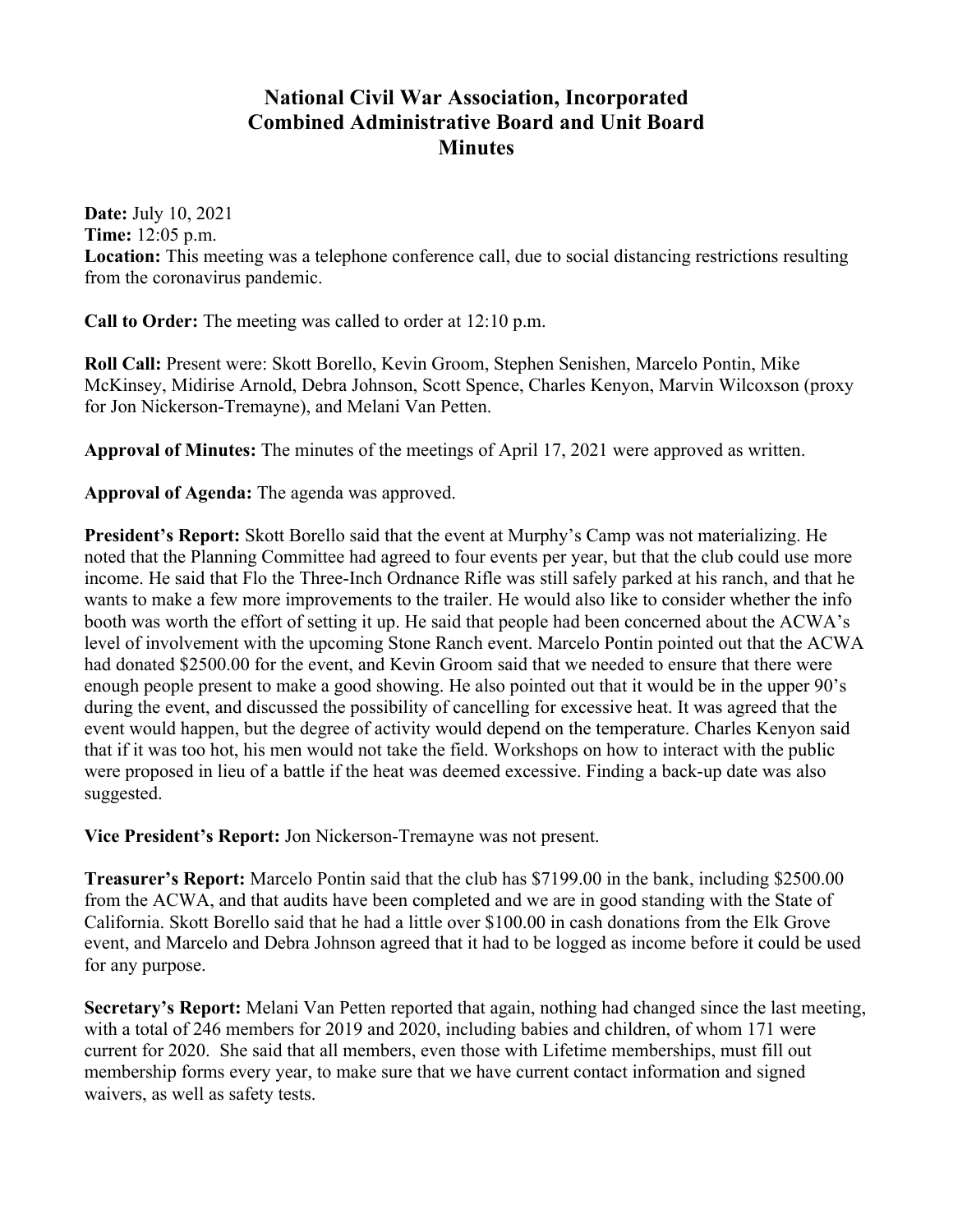## **Committee Reports:**

**Planning Committee:** Scott Spence said that so far he had received 23 responses to his letter regarding the school day at Tres Piños, and was currently expecting about 85 kids, but hoping to double that. He said that the crafts fair would be run entirely by the San Benito County Historical Society, so they will receive all the income, and that they are currently full, with 11 vendors, including Alaina Young. He said there was a large fire pit, opening the possibility of a barbeque Saturday night. He said that the Period Events and Entertainment Re-Creation Society (PEERS) would run the dance and provide a caller in return for free admission, but he had not yet located musicians. There will be a memorial service for Becky Thompson at 9:00 a.m. on Sunday, and a battle at noon. He has a two-page flyer to advertise the event which he will start distributing about six weeks in advance. He said that the event was being taken much more seriously this time, and there would be an advertising banner in downtown Hollister. A publicity tour, using Flo the Cannon as was done for Elk Grove, is also a possibility. He said he was concerned about the proximity of the date for the second Elk Grove event, as people have complained that Tres Piños is a long way to go, and he was afraid that the Elk Grove event would decrease attendance at Tres Piños. Scott also said there was no chance that Tres Piños would fall through, and he was concerned about Jon Nickerson-Tremayne's implication that it might do so and be replaced by an event at Petaluma. Skott Borello said Jon could say anything he liked, but there is no event at Petaluma.

Scott said he had investigated the idea of the club becoming a vendor for homeschool events, but that it would require an application fee of several hundred dollars, as well as background checks for everyone involved, which would also cost money. He also said that he was concerned that with the current political climate, our curriculum would not be found suitable.

**Webmaster:** Scott Spence has resumed as webmaster, with assistance from Melani. He said he will be updating the Events calendar in the next few days.

**Marketing:** No report.

**Safety:** No report.

**First Aid:** No report.

**Rules:** No report.

**Rank Ratio:** No report.

**PACWR:** Scott Spence said that PACWR currently is not functioning, with no president, secretary, or webmaster. He said there was a gentlemen's agreement to abide by the existing PACWR rules until the organization was functional again. He said that Jack Eaves had had a heart attack.

## **Old Business:**

**Stone Ranch:** Potable water is available on site, but it was advised that people bring extra water and shade, as it is expected to be very hot.